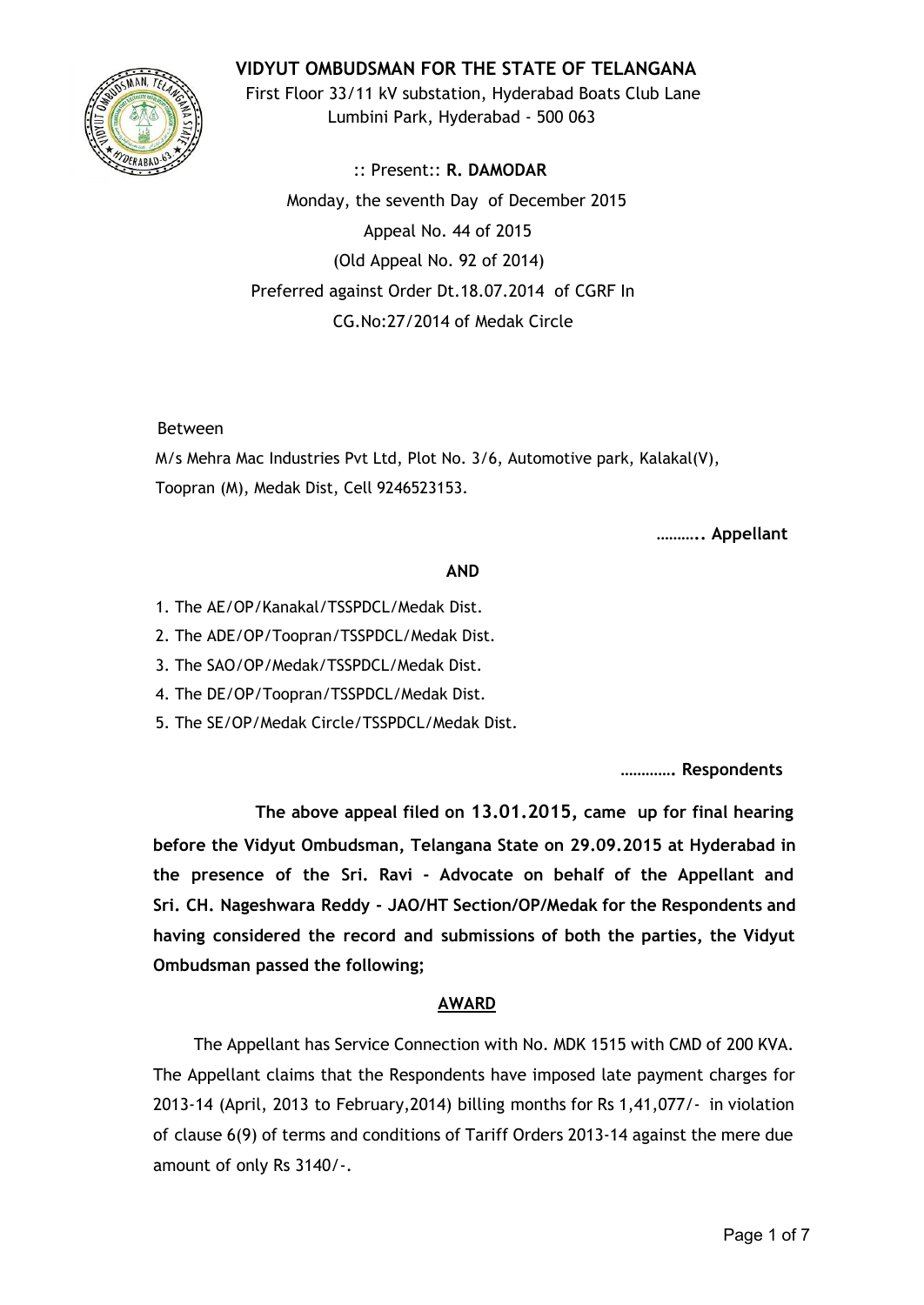2. The APERC issued R&C measures from 12/9/2012 to 31/7/2013. As per clause 19(c) OF R&C measures vide proceedings dt.1.11.2012, the Licensee shall not collect ACD. The Appellant claims that the Respondents, during the R&C measures period, claimed an amount of Rs 20,772/- with effect from November, 2013 to February, 2014 billing months towards Additional Consumption Deposit in violation of R&C measures. The Appellant pleaded for withdrawal of the excess amounts claimed on which no action was taken. Therefore, he preferred a complaint with the CGRF.

3. Before the CGRF, the 2nd Respondent, SAO claimed that the supplementary bills for the months from September, 2012 to January, 2013 were revised, an amount of Rs 6,90,889/- was withdrawn and adjusted towards CC charges arrears. The 2nd Respondent further stated that the difference of surcharge amount on original R&C supplementary bills and revised supplementary bills have been withdrawn and an amount of Rs 87,017/- has been adjusted towards CC charges arrears. The details of excess levied surcharge withdrawn is as detailed below:

| Month        | Year | <b>MDK No</b>  | Name             | <b>R&amp;C</b><br>Amount | Added<br>in cc<br>bill | paid<br>amount | Due<br>Date  | Payment<br>Date | No of<br>Days | Surcharge |
|--------------|------|----------------|------------------|--------------------------|------------------------|----------------|--------------|-----------------|---------------|-----------|
| 9            | 2012 | <b>MDK1515</b> | M/s Mehra<br>Mac | 34202                    | Jan-1<br>3             |                | 12/1/13      | 23/5/14         | 496           | 8482      |
| 10           | 2012 | <b>MDK1515</b> | M/s Mehra<br>Mac | 144835                   | Jan-1<br>3             |                | 12/1/13      | 23/5/14         | 496           | 35919     |
| 11           | 2012 | <b>MDK1515</b> | M/s Mehra<br>Mac | 233048                   | Jan-1<br>3             |                | 12/1/13      | 23/5/14         | 496           | 57795     |
| 12           | 2012 | <b>MDK1515</b> | M/s Mehra<br>Mac | 360678                   | Feb-1<br>3             | 200000         | 12/3/13      | 02/5/13         | 51            | 9197      |
| $\mathbf{1}$ | 2013 | <b>MDK1515</b> | M/s Mehra<br>Mac | 557105                   | Mar-1<br>3             | 200000         | 9/4/13       | 30/4/13         | 21            | 5849.6    |
|              |      |                |                  | 357105                   |                        | 300000         | 30/04/1<br>3 | 02/07/1<br>3    | 63            | 11248     |
|              |      |                |                  | 1329868                  |                        |                |              |                 |               | 117243    |

#### **Already billed surcharge amount:**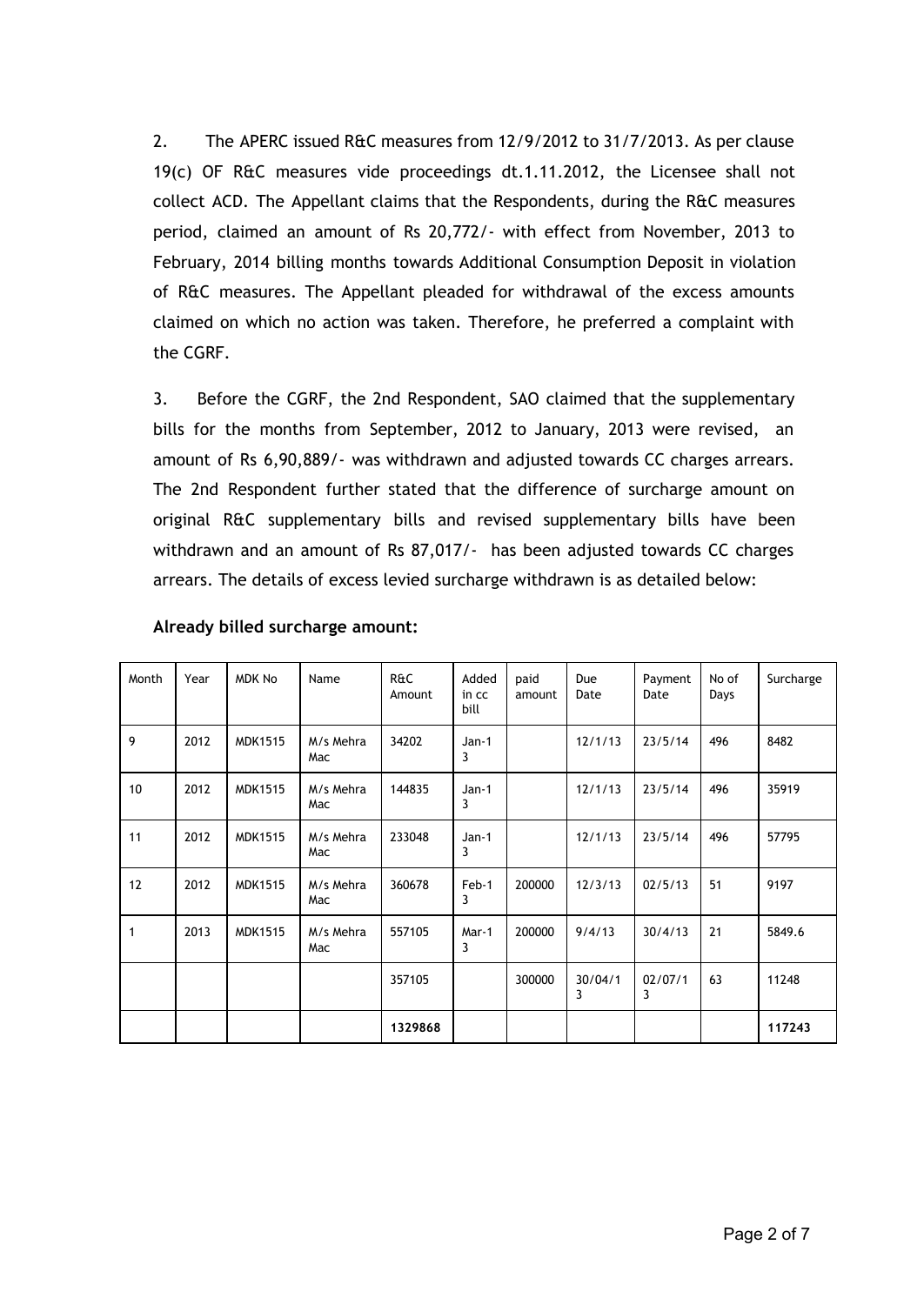#### **To be billed surcharge amount**

| Month                                              | Year | <b>MDK No</b>  | Name             | R&C<br>Amount | Added<br>in cc<br>bill | paid<br>amount | Due Date | Paymen<br>t Date | No of<br>Days | Surcharg<br>e |
|----------------------------------------------------|------|----------------|------------------|---------------|------------------------|----------------|----------|------------------|---------------|---------------|
| 9                                                  | 2012 | <b>MDK1515</b> | M/s Mehra<br>Mac | $\mathbf 0$   | $Jan-13$               |                | 12/1/13  | 23/5/14          | 496           | $\mathbf 0$   |
| 10 <sup>1</sup>                                    | 2012 | <b>MDK1515</b> | M/s Mehra<br>Mac | 21276         | $Jan-13$               |                | 12/1/13  | 23/5/14          | 496           | 5276.4        |
| 11                                                 | 2012 | <b>MDK1515</b> | M/s Mehra<br>Mac | 65988         | $Jan-13$               |                | 12/1/13  | 23/5/14          | 496           | 16365         |
| 12                                                 | 2012 | <b>MDK1515</b> | M/s Mehra<br>Mac | 181311        | $Feb-13$               | 200000         | 12/3/13  | 02/5/13          | 51            | 4623.4        |
| $\mathbf{1}$                                       | 2013 | <b>MDK1515</b> | M/s Mehra<br>Mac | 377345        | Mar-13                 | 200000         | 9/4/13   | 30/4/13          | 21            | 3962          |
|                                                    |      |                |                  | 357105        |                        | 300000         | 30/04/13 | 02/07/1<br>3     | 63            | $\mathbf 0$   |
|                                                    |      |                |                  |               |                        |                |          |                  |               | 30227         |
| Surcharges amount to be withdrawn 13,29,868-30227= |      |                |                  |               | 87016.85               |                |          |                  |               |               |

4. Before the CGRF, the 3rd Respondent stated that the ACD surcharge imposed for the period from April, 2013 to Feb 2014 would be withdrawn by taking permission from DISCOm and similarly, surcharge and CC bills would be revised on or before 14.7.2014. This was not done as undertaken.

5. After hearing arguments and on the basis of the record, the CGRF directed the Respondents to verify and levy the Late payment charges (DPS) for belated period as per clause 6(9) of Tariff Orders, 2013-14 and further directed the Respondents that they shall not collect ACD during the R&C measures ordered by APERC vide proceedings dt. 1.11.2012 as per clause 19(c), through the impugned orders.

6. Aggrieved and not satisfied with the impugned orders, the Appellant preferred the present Appeal alleging that the Respondents failed to comply with the directions of the CGRF and on the other hand, disconnected the power supply on 27.12.2014 without notice in violation of Sec 56(1) of the Electricity Act, 2013 and that under protest, the Appellant paid Rs 1,50,000/- for restoration of power supply on 30.12.2014. The Appellant sought a direction to the Respondents not to disconnect the power supply without notice, implement the impugned orders of CGRF, withdraw the late payment charges of Rs 1,37,937/-, and also withdraw Rs 20,772/- claimed towards ACD in violation of R&C measures.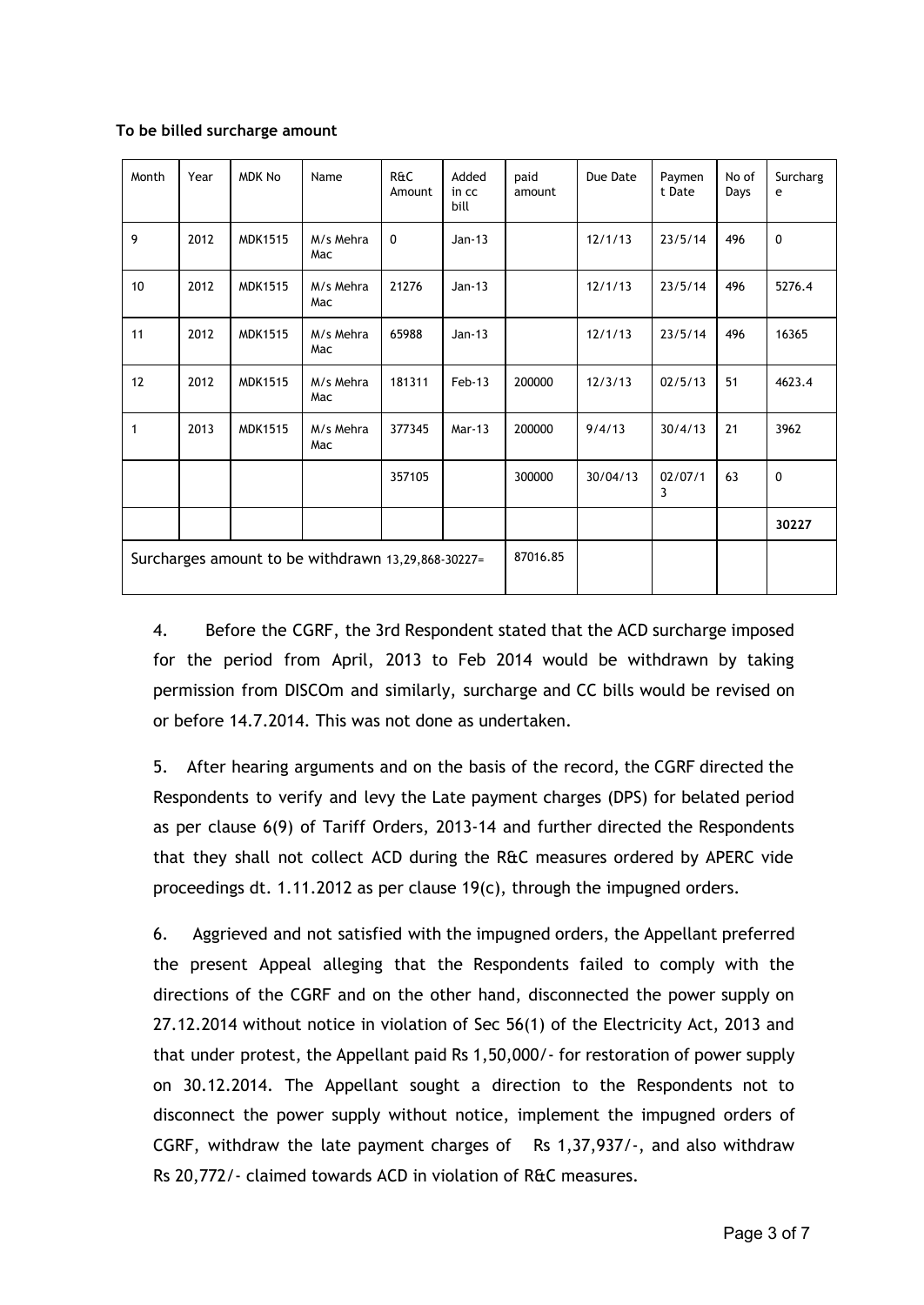7. Efforts made at mediation could not succeed and hence, the matter is being

disposed of on merits.

## **Arguments heard.**

- 8. The points for determination are:
	- 1. Whether the Respondents have not implemented the orders of the CGRF without justification?
	- 2. Whether the Respondents are not entitled to claim Late payment charges of Rs 1,37,937/- for the period from April, 2013 to Feb, 2014 billing months?
	- 3. Whether the Respondents claimed ACD of Rs 20,772/- against the R&C measures?

## **ISSUE No. 2**

9. After R&C measures order dt.14.9.2012, the revised (R&C) order dt.1.11.2012 was issued. The R&C demand was raised under Non Continuous Option as per

Column No. 5 for Rs 13,29,868/- as shown below:-

## **TABLE-1**

| Month<br>1. | Year<br>2. | <b>MDK No</b><br>3. | Name<br>4.       | <b>R&amp;C</b><br>Amount<br>5. | Added<br>in cc<br>bill 6. | paid<br>amoun<br>t<br>7. | Due<br>Date<br>8. | Payment<br>Date<br>9. | No<br>of<br>Days<br>10. | Surcharge<br>11. |
|-------------|------------|---------------------|------------------|--------------------------------|---------------------------|--------------------------|-------------------|-----------------------|-------------------------|------------------|
| 9           | 2012       | <b>MDK1515</b>      | M/s Mehra<br>Mac | 34202                          | $Jan-13$                  |                          | 12/1/13           | 23/5/14               | 496                     | 8482             |
| 10          | 2012       | <b>MDK1515</b>      | M/s Mehra<br>Mac | 144835                         | $Jan-13$                  |                          | 12/1/13           | 23/5/14               | 496                     | 35919            |
| 11          | 2012       | <b>MDK1515</b>      | M/s Mehra<br>Mac | 233048                         | $Jan-13$                  |                          | 12/1/13           | 23/5/14               | 496                     | 57795            |
| 12          | 2012       | <b>MDK1515</b>      | M/s Mehra<br>Mac | 360678                         | $Feb-13$                  | 200000                   | 12/3/13           | 02/5/13               | 51                      | 9197             |
| 1           | 2013       | <b>MDK1515</b>      | M/s Mehra<br>Mac | 557105                         | Mar-13                    | 200000                   | 9/4/13            | 30/4/13               | 21                      | 5849.6           |
|             |            |                     |                  | 357105                         |                           | 300000                   | 30/04/1<br>3      | 02/07/1<br>3          | 63                      | 11248            |
|             |            |                     |                  | 1329868                        |                           |                          |                   |                       |                         | 117243           |

10. The Appellant took 60% option as offered in R&C orders under continuous process industries and then the R&C demand(Col.No.5) was revised as surcharge(Col.No. 11) as shown below: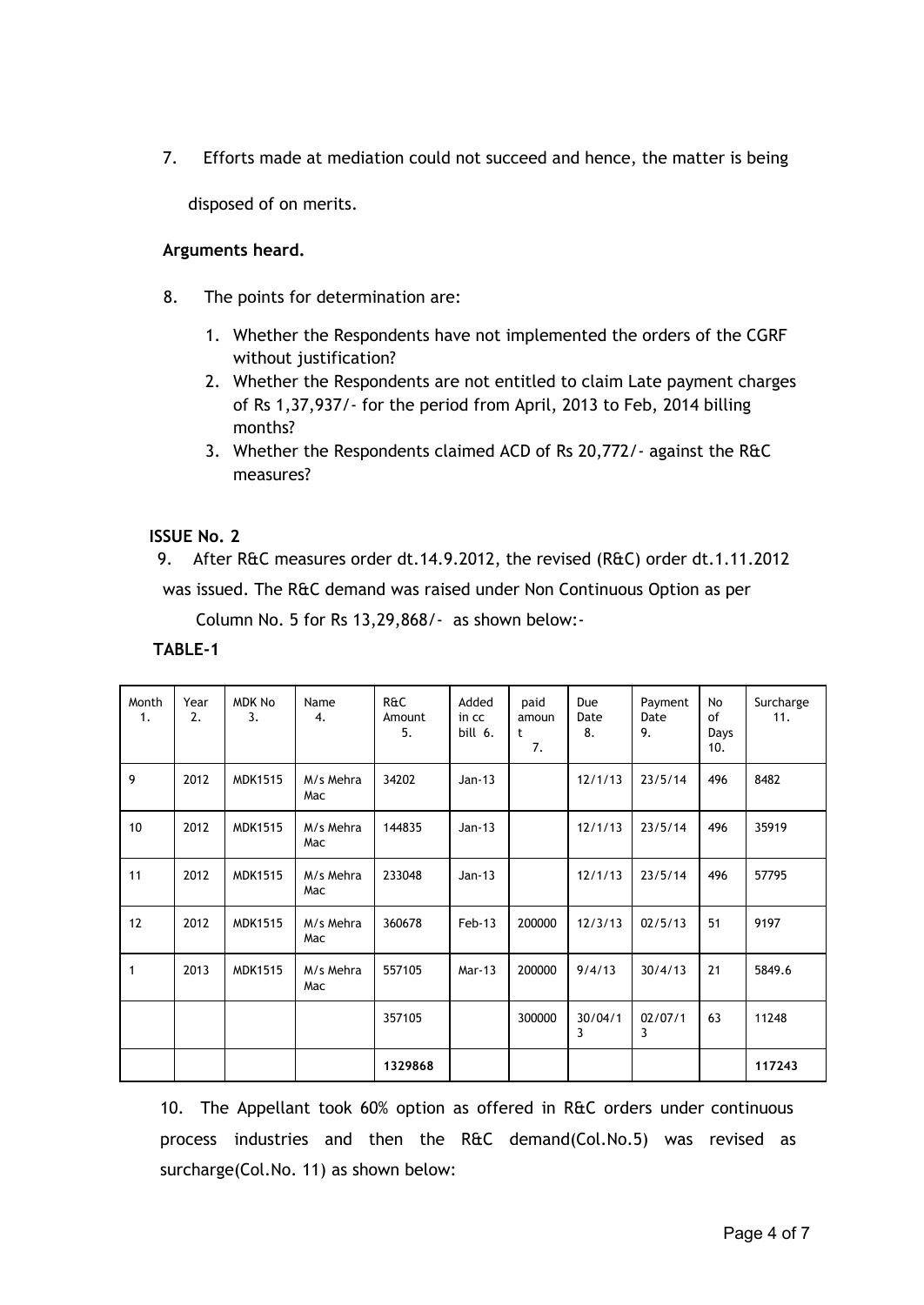| ABLE-II <sup>.</sup> |  |
|----------------------|--|
|----------------------|--|

| Month<br>1.  | Year<br>2.                                  | <b>MDK No</b><br>3 | Name<br>4.       | <b>R&amp;C</b><br>Amount<br>5. | Added<br>in cc<br>bill 6. | paid<br>amount<br>7. | Due Date<br>8. | Paymen<br>t Date<br>9. | No of<br>Days<br>10. | Surcharge<br>11. |
|--------------|---------------------------------------------|--------------------|------------------|--------------------------------|---------------------------|----------------------|----------------|------------------------|----------------------|------------------|
| 9            | 2012                                        | <b>MDK1515</b>     | M/s Mehra<br>Mac | $\mathbf 0$                    | $Jan-13$                  |                      | 12/1/13        | 23/5/14                | 496                  | $\mathbf 0$      |
| 10           | 2012                                        | <b>MDK1515</b>     | M/s Mehra<br>Mac | 21276                          | $Jan-13$                  |                      | 12/1/13        | 23/5/14                | 496                  | 5276.4           |
| 11           | 2012                                        | <b>MDK1515</b>     | M/s Mehra<br>Mac | 65988                          | $Jan-13$                  |                      | 12/1/13        | 23/5/14                | 496                  | 16365            |
| 12           | 2012                                        | <b>MDK1515</b>     | M/s Mehra<br>Mac | 181311                         | $Feb-13$                  | 200000               | 12/3/13        | 02/5/13                | 51                   | 4623.4           |
| $\mathbf{1}$ | 2013                                        | <b>MDK1515</b>     | M/s Mehra<br>Mac | 377345                         | Mar-13                    | 200000               | 9/4/13         | 30/4/13                | 21                   | 3962             |
|              |                                             |                    |                  | 357105                         |                           | 300000               | 30/04/13       | 02/7/13                | 63                   | $\mathbf 0$      |
|              |                                             |                    |                  |                                |                           |                      |                |                        |                      | 30227            |
|              | Surcharges amount withdrawn = Rs 87016.85/- |                    |                  |                                |                           |                      |                |                        |                      |                  |

11. As per proceedings No. APERC/Secy/154/2013 dt. 8.8.2014 50% R&C penalties were withdrawn. In view of this order, the Respondents withdrew Rs 13,52,746/- in March, 2014. This amount should have been withdrawn from September,2012 to July, 2013 from month to month, with distinct figures during the currency of R&C measures as shown below:-

| S.No<br>1      | Month<br>2 | Initial R&C demand<br>raised<br>3 | Raised in the<br>month of<br>4 | R&C demand<br>revised<br>5 | Difference of<br>amount<br>Withdrawn<br>6 | 50% R&C<br>demand<br>withdraw<br>7 |
|----------------|------------|-----------------------------------|--------------------------------|----------------------------|-------------------------------------------|------------------------------------|
| 1.             | $Sep - 12$ | 34202                             | 1/2013                         | $-6950$                    | 41152                                     | 0                                  |
| 2.             | Oct 12     | 144835                            | 1/2013                         | 21276                      | 123559                                    | 17629                              |
| 3              | Nov - 12   | 233048                            | 1/2013                         | 65988                      | 167060                                    | 39737                              |
| 4              | Dec - 12   | 360678                            | 2/2013                         | 181311                     | 179367                                    | 97449                              |
| 5              | Jan - 13   | 557105                            | 3/2013                         | 377354                     | 179751                                    | 196129                             |
| 6              | $Feb - 13$ | 738222                            | 3/2013                         | 738222                     |                                           | 379161                             |
| $\overline{7}$ | Mar - 13   | 356367                            | 3/2013                         | 356367                     |                                           | 178183                             |
| 8              | Apr - 13   | 364663                            | 8/2013                         | 364663                     |                                           | 182458                             |
| 9              | May - 13   | 291639                            | 6/2013                         | 291639                     |                                           | 145820                             |

|  | ABLE-<br>-111 |
|--|---------------|
|--|---------------|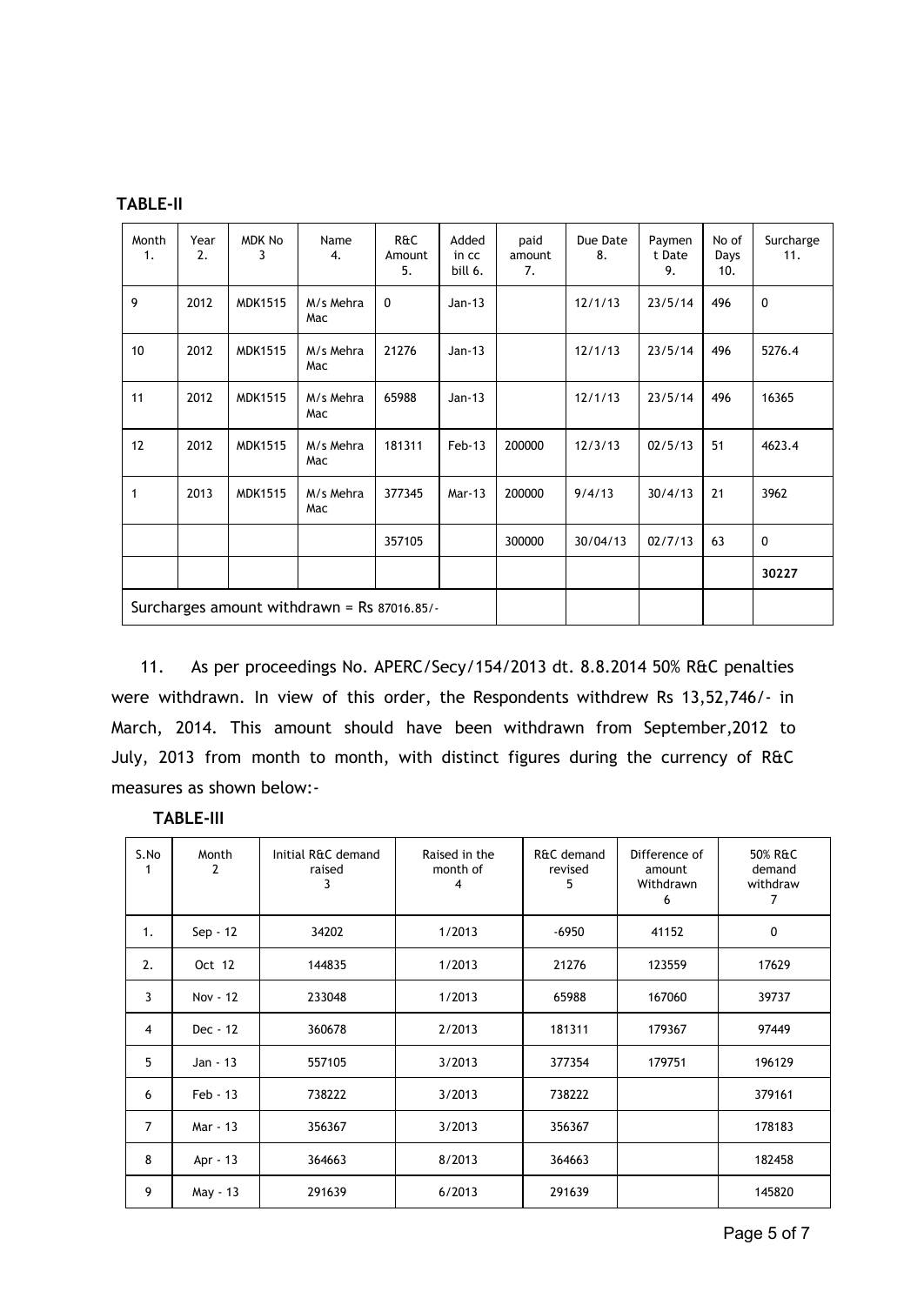| 10 | Jun - 13 | 211616  | 6/2013 | 211616  |        | 105595  |
|----|----------|---------|--------|---------|--------|---------|
| 11 | Jul - 13 | 21169   | 8/2013 | 21169   |        | 10585   |
|    | Total    | 3313544 |        | 2622655 | 690889 | 1352746 |

12. An amount of Rs 6,90,889/- was withdrawn towards the revision of R&C demands owing to 60% option under the continuous process effected in the month of December,2013. This amount withdrawn was later implemented for the period from the month of Sep'2012 (Inception of R&C measures) as shown in column 5 of Table II leading to reduction of DPS amount to an extent of Rs 87,016.85.

13. Similarly, the late payment surcharges were to be revised owing to withdrawal of amount of Rs 13,52,764 towards 50% R&C penalties which was implemented in the month of March, 2014 which have to be implemented from Sep, 2012 as shown in column no 7 of Table III from month to month, taking in to account the debits  $\hat{a}$ credits. The DPS so evaluated shall be paid by the Appellant. The Respondents shall revise the late payment surcharges accordingly.

## **ISSUE No. 3**

## 14. **ACD SURCHARGE**

The ACD charges of Rs 20,772/- levied for the FY 2013-14 was opposed by the Appellant owing to clause 19(C) of R&C orders. Every month from November,2013 to March,2014 an amount of Rs 5193/- was levied towards ACD surcharges. The R&C period was from September,2012 to July, 2013. The notice for ACD demands for the FY 2013-14 was given on 30.08.2013 with due date as 30.9.2013, which is beyond the R&C period. Due to non payment of ACD amounts, ACD surcharges were levied from November,2013. The ACD demand/Surcharge claimed here does not pertain to the R&C period. Hence the ACD demand surcharge beyond the R&C measures is liable to be paid by the Appellant. The issue is answered accordingly.

## **ISSUE No. 1**

15. The CGRF, without going into merits of the case, has chosen to direct the DISCOM in a blanket manner to levy DPS as per clause 6(9) of Tariff Order, 2013 - 14 which is not in consonance with the duties and responsibilities entrusted with it. This direction of CGRF has not given any guidance to the DISCOM, where it went wrong and what should be done in the fact situation. The direction is found to be a proforma one without substance. The issue is answered accordingly.